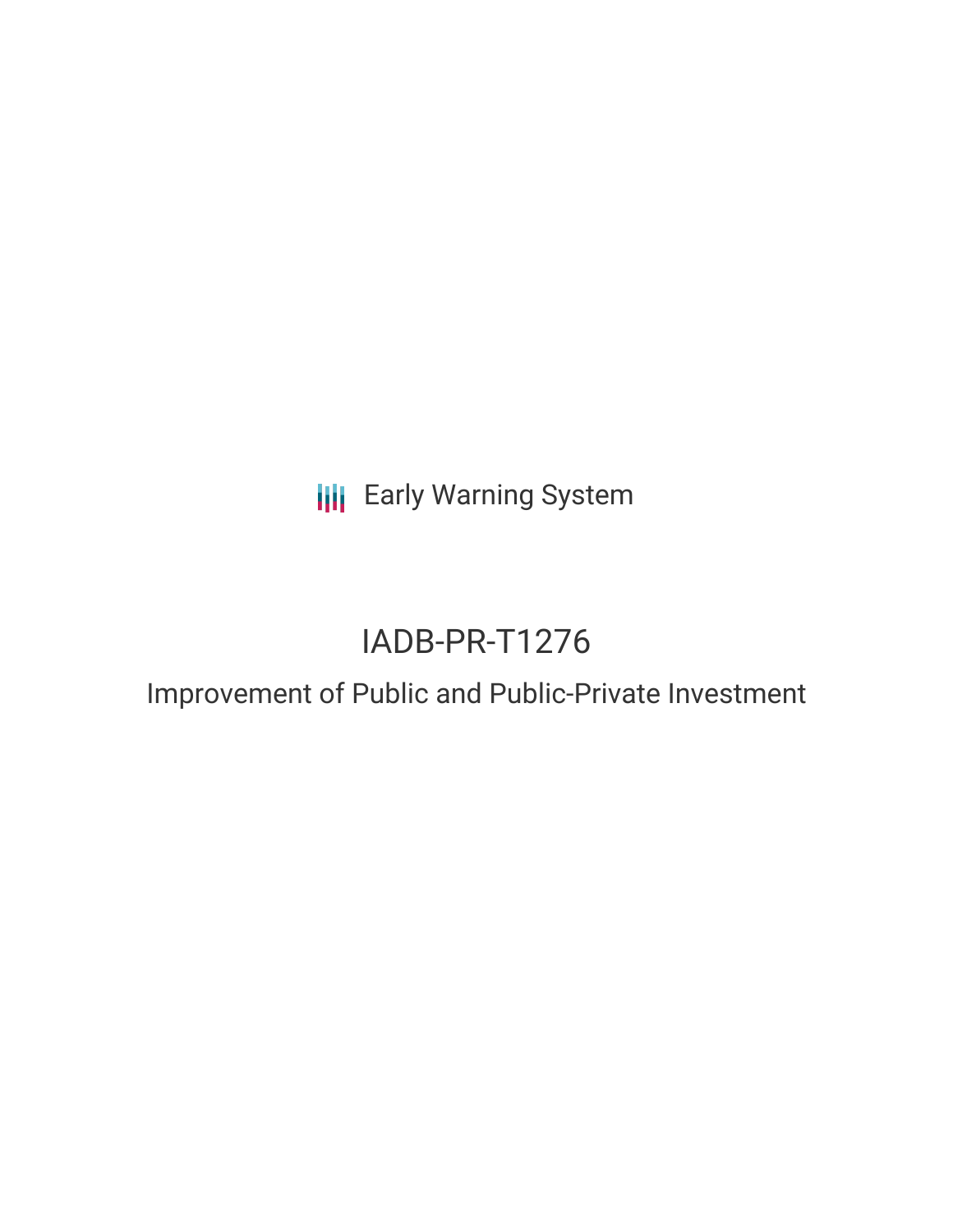

#### **Quick Facts**

| <b>Countries</b>               | Paraguay                                  |
|--------------------------------|-------------------------------------------|
| <b>Financial Institutions</b>  | Inter-American Development Bank (IADB)    |
| <b>Status</b>                  | Approved                                  |
| <b>Bank Risk Rating</b>        | С                                         |
| <b>Voting Date</b>             | 2019-09-27                                |
| <b>Borrower</b>                | Government of Paraguay                    |
| <b>Sectors</b>                 | Law and Government, Technical Cooperation |
| <b>Investment Type(s)</b>      | Grant                                     |
| <b>Investment Amount (USD)</b> | \$0.10 million                            |
| <b>Project Cost (USD)</b>      | $$0.10$ million                           |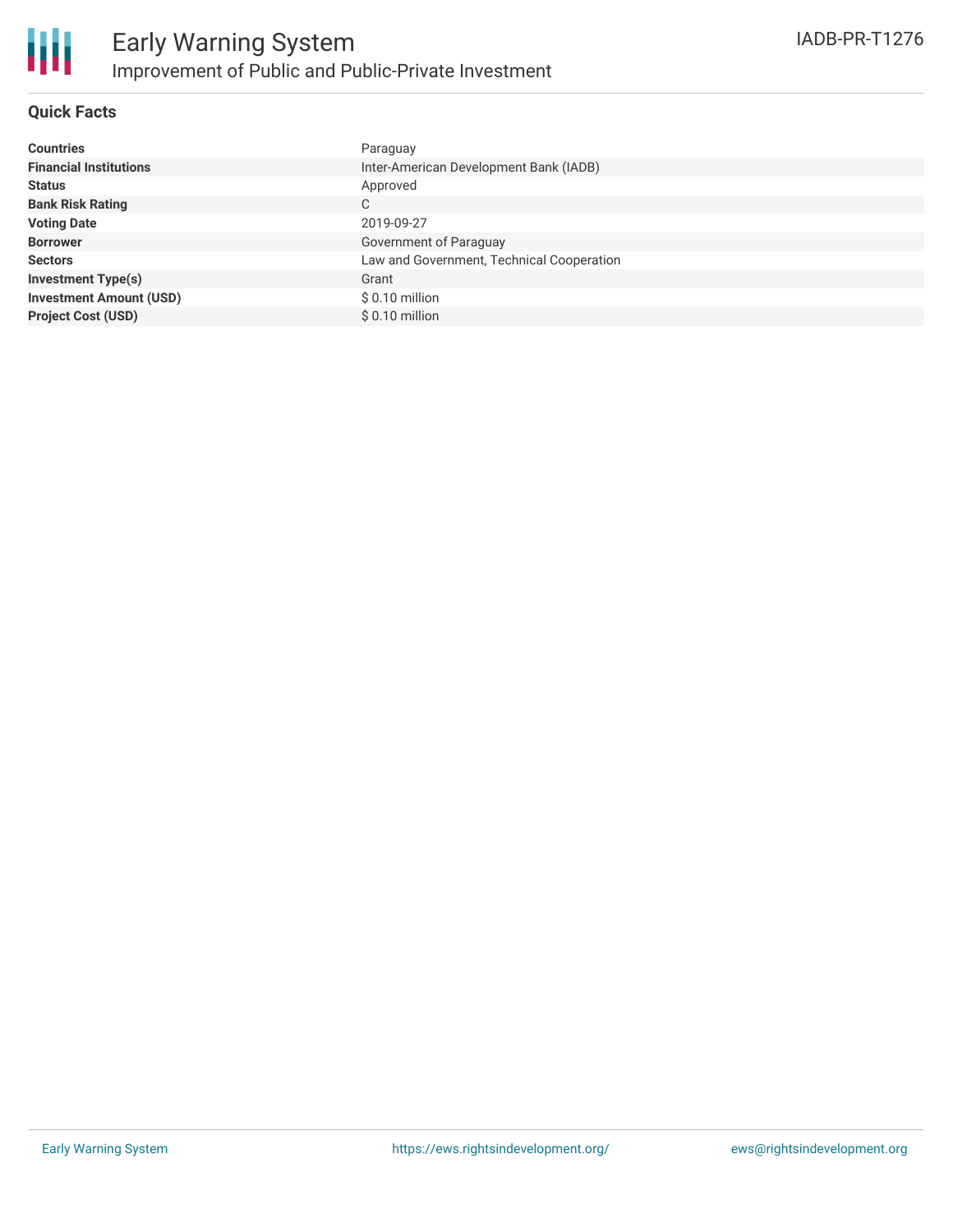

#### **Project Description**

Support the management of public, public-private investment, and Law 5074/2013 of Paraguay through the strengthening of the DSIP, in order to improve the quality of public investment. This TC complements PR-L1151, which includes among its policy conditions the promulgation and publication of the Public Investment Law, which contributes to give legitimacy and legal stability to the SNIP.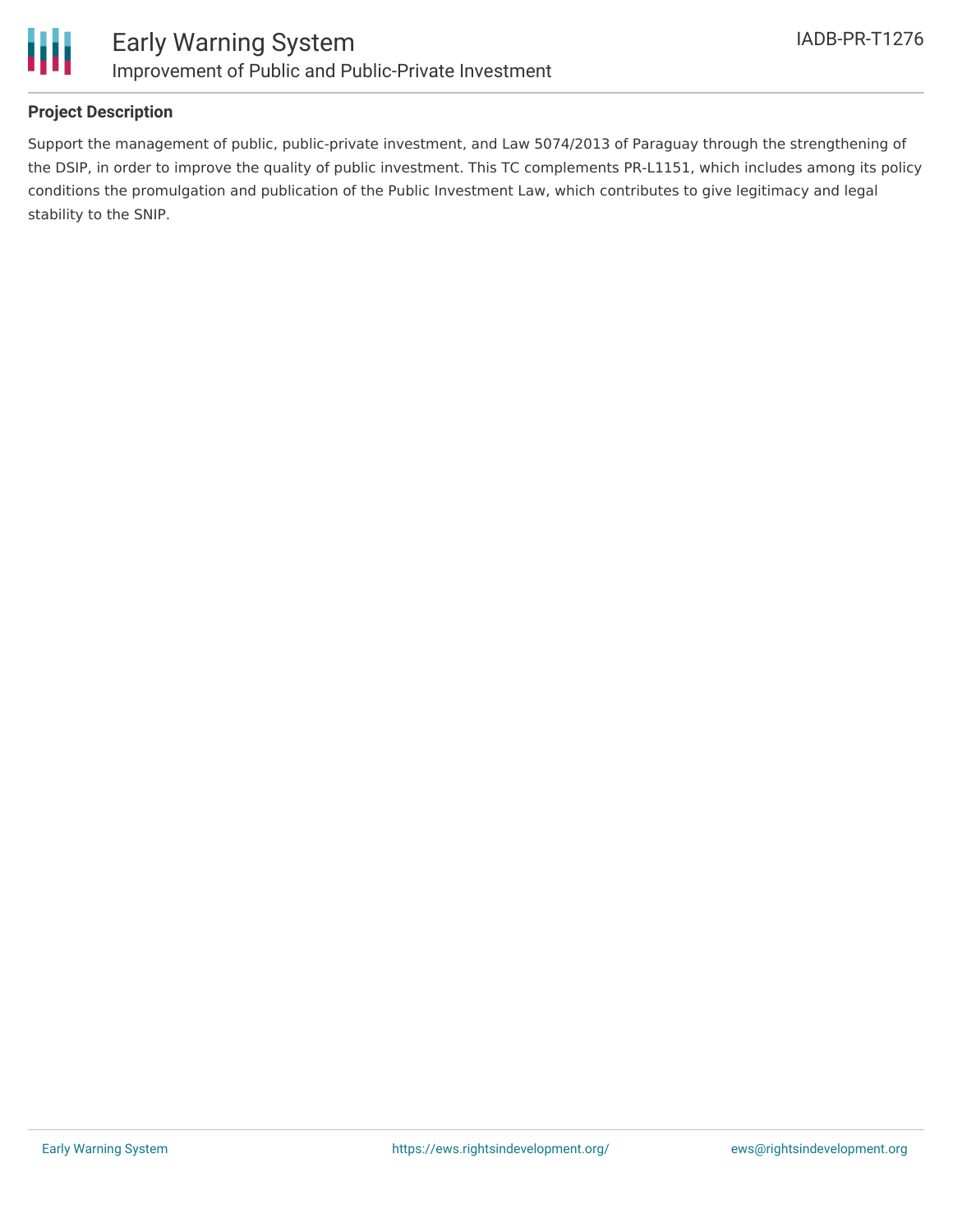

#### **Investment Description**

• Inter-American Development Bank (IADB)

Ordinary Capital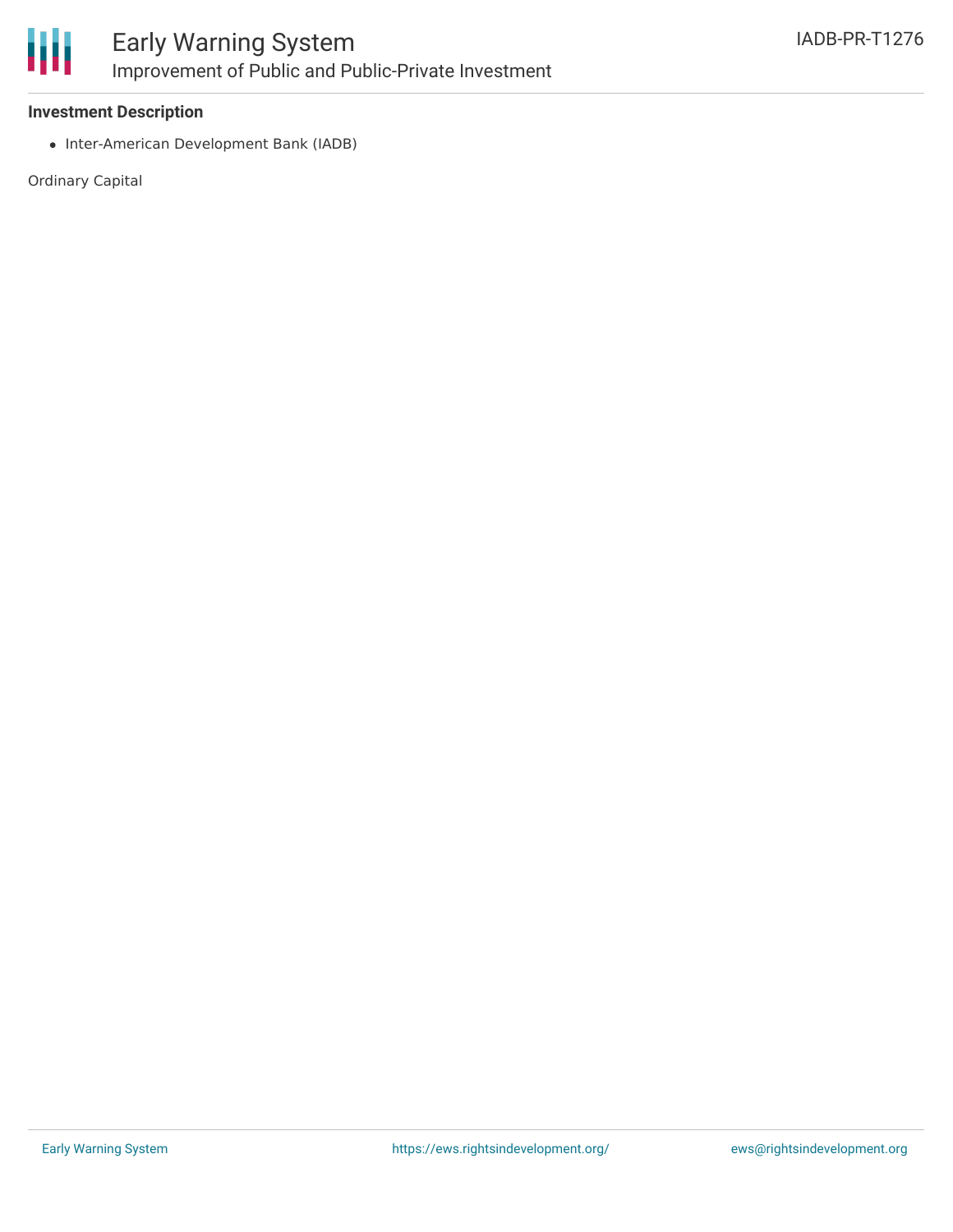#### **Contact Information**

#### ACCOUNTABILITY MECHANISM OF IADB

The Independent Consultation and Investigation Mechanism (MICI) is the independent complaint mechanism and fact-finding body for people who have been or are likely to be adversely affected by an Inter-American Development Bank (IDB) or Inter-American Investment Corporation (IIC)-funded project. If you submit a complaint to MICI, they may assist you in addressing the problems you raised through a dispute-resolution process with those implementing the project and/or through an investigation to assess whether the IDB or IIC is following its own policies for preventing or mitigating harm to people or the environment. You can submit a complaint by sending an email to MICI@iadb.org. You can learn more about the MICI and how to file a complaint at http://www.iadb.org/en/mici/mici,1752.html (in English) or http://www.iadb.org/es/mici/mici,1752.html (Spanish).